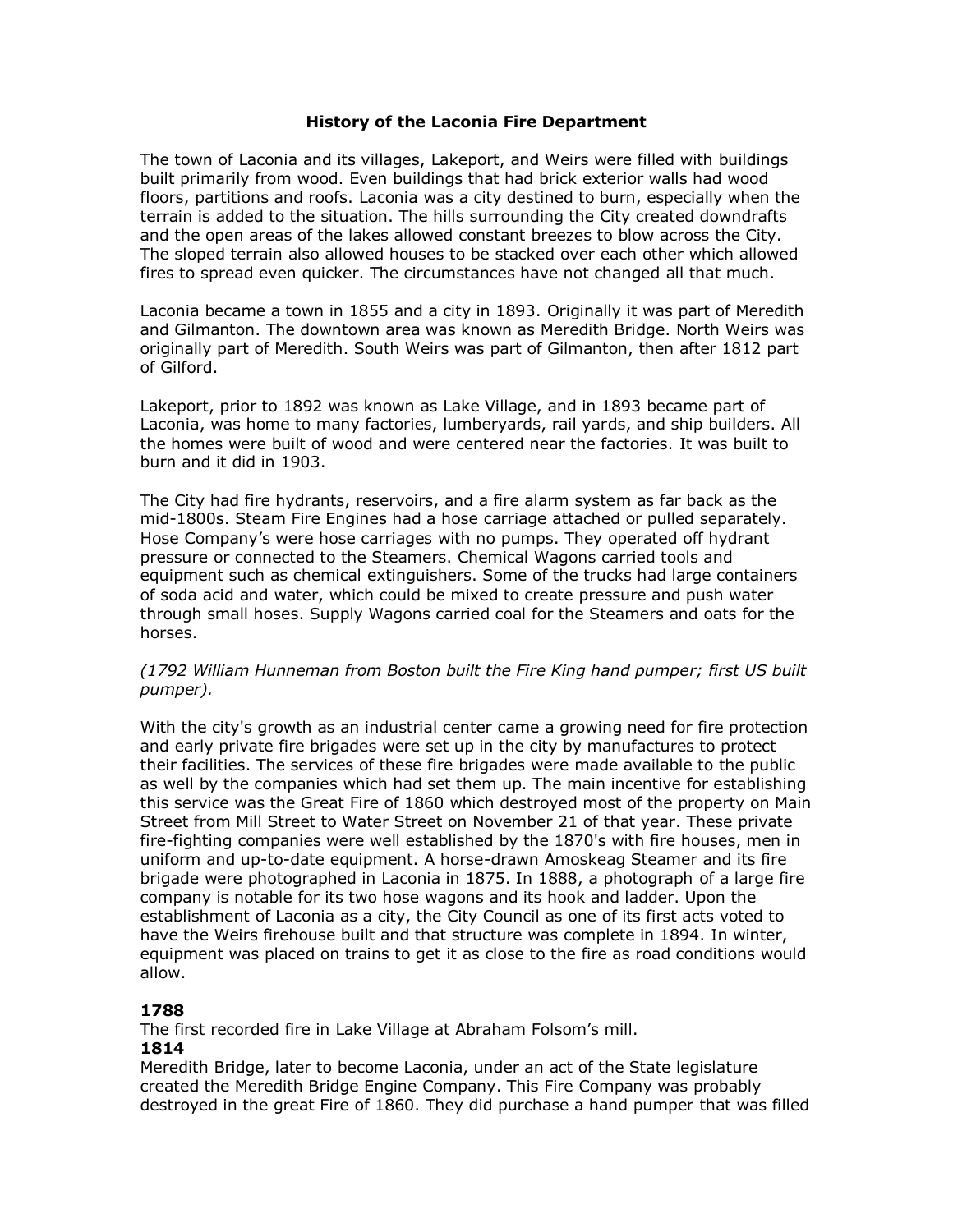by bucket brigade. It was replaced by "Torrent No. 2". The 1815 hand pumper remained in service until 1855 when it was dismantled. The original station was on Mill Street near the Belknap boarding house on Mill St. It was later moved to the Gilford side of the river near where Gilford Hosiery Mills now stand. There were men assigned as Fire Wards. They carried long poles with brass hooks on the end (today's version of a pike pole. The hook was probably used to pull roofs apart of even pull down buildings to slow down a fire).

Stephen Perley was appointed a committee to go to Boston and purchase the engine. By his bill to the precinct we find that the sum of two hundred and seventy dollars was paid for the machine. Seventeen dollars was charged for hauling the "tub" to Meredith Bridge, and the precinct also paid eight dollars, one-quarter to Mr. Perley's expenses. The committee appointed to locate an engine-house reported in favor of building on the court leading to the burying-ground (on Water Street, where the engine buildings are now located. It was kept in Avery mill-yard until the building was completed.

## **1823**

First Belknap Mill burned to the ground.

#### **1834**

An act of legislature created the Meredith Bridge Hose Company. This company was organized to operate the "force pumps" that had been put in. I believe the force pumps were located near the river and the fire hoses were then connected to these pumps. I would assume the pumps were hand operated or from water flowing over the water wheels. The system includes some water pipes and hydrants that were strategically located in the Village.

*(1840 Steam engine pumpers were introduced in New York. They were not well received by volunteers. They were large, slow, and very heavy).* 

#### **1845**

There was fire in Lake Village at the "paper mill".

#### **1846**

Most of Meredith Bridge burned in what was considered to be one of the biggest fires in the State. The buildings would be rebuilt all predominantly of wood and history would soon repeat.

#### **1849**

Lake Village residents bought a hand tub pumper for \$800 from Hunneman Co. of Boston.

Lake Village was later named Lakeport.

The Meredith Bridge or Laconia Fire Precinct was recreated under an act of the legislature. Nathan B. Wadleigh was elected as Chief Engineer, Probably the first Fire Chief of Laconia. The Selectmen of Meredith and Gilford accepted the provision for the district and established the boundaries. This meeting was held on September 22, October 6, 1849 a hand engine had been purchased and a new engine house was built in this side of the river. It was called "new" to distinguish it from the engine house on the Gilford side of the river. This was named Torrent No. 2. The station was on water Street

## **1850**

At a meeting of the legal voters of Meredith Bridge Fire Precinct, held at the Universality Church (on Lake Street) on Saturday, September 22, 1849, it was voted to adopt an act making further provision for the extinguishment of fires. Nathan B. Wadleigh was chosen chief engineer, with Alvah Tucker, Charles Ranlet, I.E. Brown, James S. Hoit, Charles Lane, J.F. Clough, E. Mallard, John T. Coffin,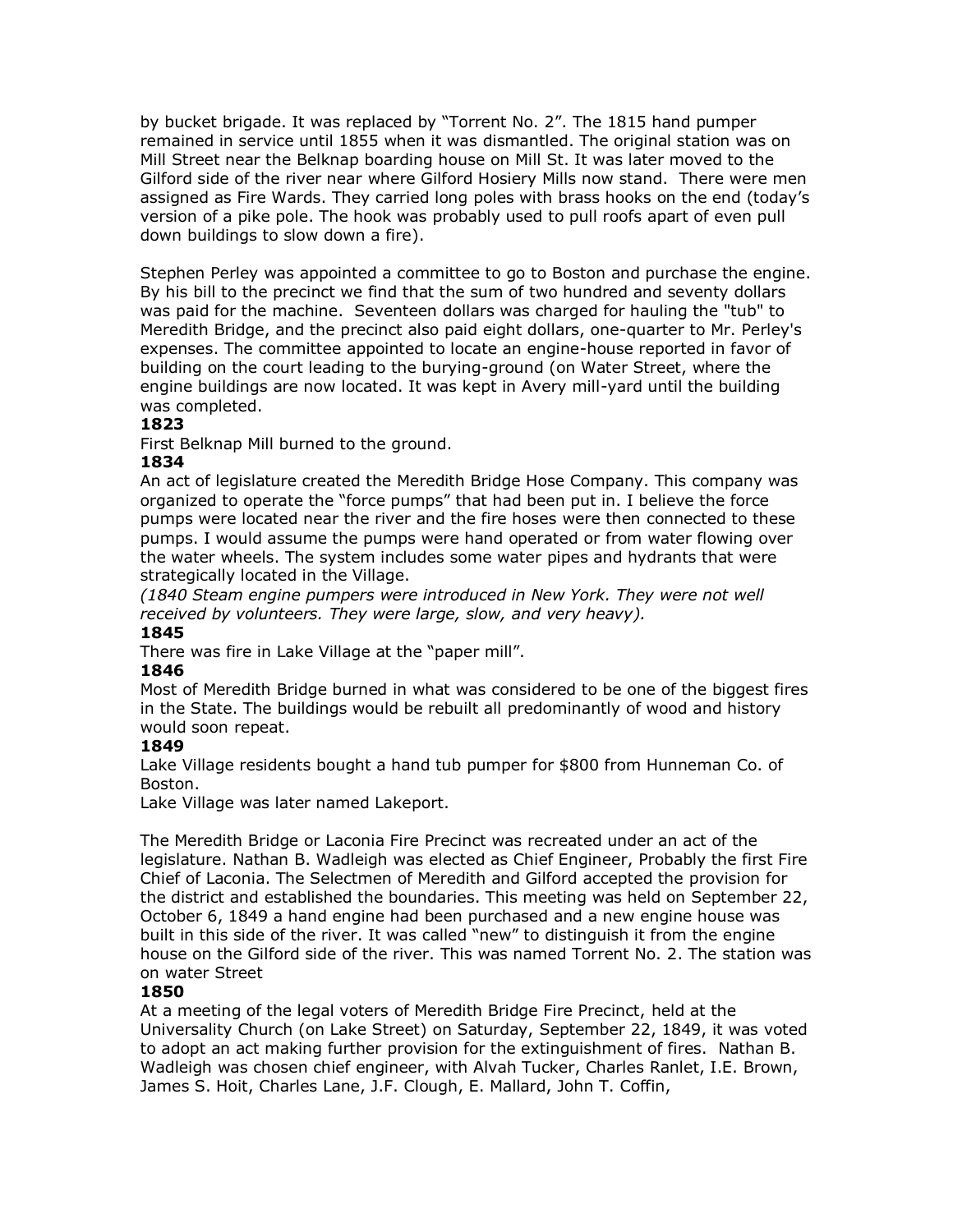A. Warren and T.D. Whipple, assistant engineers. The sum of one thousand dollars was voted for the purchase of a fire-engine and other necessary apparatus.

There were wide differences of opinion after the Precinct was formed as to the expediency of such a corporation, the expense being the great objection. It was voted to sell al the property and equipment of the precinct and divide the money among the tax payers in proportion to the amount of tax each had paid. The vote was reconsidered and rescinded. Judge Lovell then introduced a resolution to sell so much of the precinct property as to pay off the debt. . Another resolution was made by the Judge to repudiate and repeal the powers of the precinct by the vote of 1849. The vote passed but it appears to have been ignored. However, no Engineers were elected for that year.

## **1851**

The annual meeting of the precinct was held and Col. James S. Hoit was elected Chief Engineer with ten assistants. The Engineers report from the previous year was placed on the table for discussion and approved. It seems the debt owed was \$86.99. (The Fire Precinct was dissolved over \$86.00; very possibly the first of many debates over the cost of fire protection for Laconia). Chief Engineer remained the Chief until 1860. There were no more meetings of the precinct until then. There was very little action taken for fire service owing to apathy of several well meaning persons.

Fire in Lake Village on December 24. The old Niagara was stationed at the Elm Street Bridge and water was pumped to Franklin Square. The fire was subdued and adjacent buildings saved.

## **1852**

William Channing and Moses Farmer invented the municipal fire alarm system in Boston. After the Civil War John N. Gamewell bought the patent to the system. **1853**

The Meredith Bridge Mutual Fire Society was organized, "for the better protection of property against fire". An article of the organization provides that" in case of fire it should be the duty of the members to assist in the protection of the property of the members in preference to that of others". It appears that the company had no equipment. (They may have been an early version of fire buffs).

## **1855**

The town of Laconia was incorporated.

The Lake Village Engine Co. No. 1 voted to disband "owing to internal dissensions". After the disbandment the engine was run by anyone that chooses to do so. **1856**

The Lake Village residents convened a meeting and new fire company was created. **1857**

January 31 the railroad shops burned. The temperature was thirty degrees below zero, and the fireman suffered severely.

## **1860**

The Great Fire of 1860 destroyed two thirds of downtown Main Street business area. The fire started on November 11, 1860 around 3 PM in the stables of Cerro Gordo Hotel (where Melnicks' is today) and spread throughout downtown. At the time there was one fire engine in the village and one in Lake Village. They were soon assisted by Meredith village and Sanbornton Bridge. The spire of the Universalis Church on the Gilford side of the river, an eight of a mile away, soon ignited. Mr. Gove's new brick building, which was thought to be fire proof soon, succumbed to the flames. The area consumed by flames covered two acres. The area that burned was the scene of another huge fire in 1846. The force pumps were instrumentally in controlling the fire. Engines were put to draft and one end the river created a natural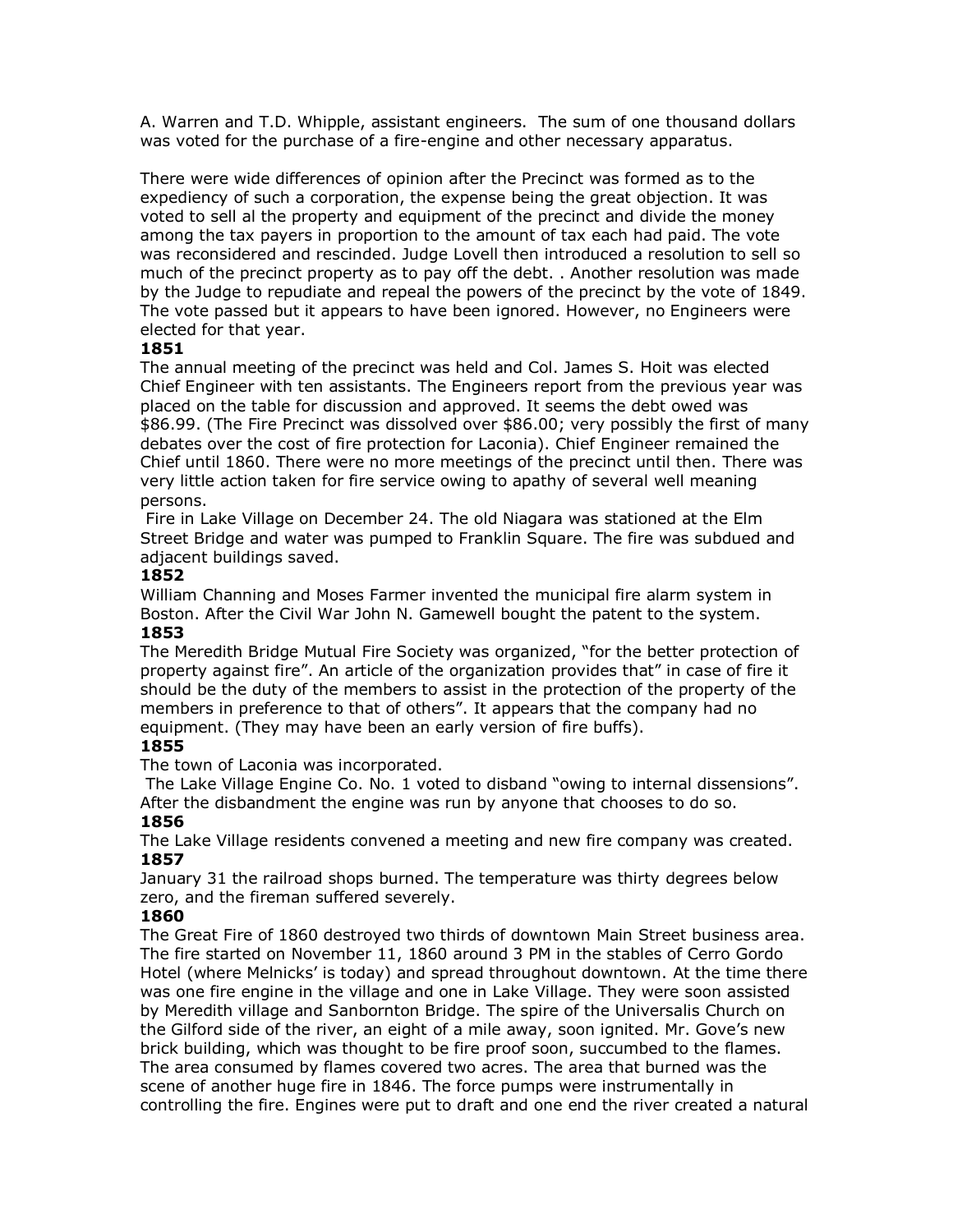fire break. The damage was estimated at \$150,000. Nearly every trader, of all classes, on the Laconia side of the river, is burned out; there are but two places in the whole village were most common dry goods can be purchased.

The Selectmen of Meredith and Gilford called a meeting of the precinct. Col. Whipple was chosen as the new Chief Engineer. There were no additional meetings until 1866.

From 1860 to 1874 there was very little improvement in fire apparatus. It could be partly due to the Civil War. 1874 brought big changes.

## **1861**

The Lake Village Engine Co. was renamed Niagara Engine Co. No. 1 on May 25. "The number of alarms during the thirty one years exceed150, and the majority of them were in Laconia, rather than Lake Village. The "Tub" has a wide reputation, has always been well-manned (more than 400 men having been held membership in her company).

1865 The Civil War ends.

## **1866**

Col. Whipple was reelected as Chief Engineer. And the first move was made to purchase a steam fire engine. A committee was established to essentially create measures to prevent and extinguish fires.

August 1866 it was reported by the Committee and voted to raise \$3,300 to buy a steam fire engine. The vote was rescinded at the next meeting. The issue was brought back to the forefront in 1875.

## **1869**

B.M. Sanborn was elected Chief Engineer.

## **1871**

Nathaniel Edwards was chosen as Chief Engineer. The District purchased a Steamer. *(October 8 Great Chicago Fire)*

## **1872**

Charles A. Busiel was elected Chief Engineer. He held the post for 13 years. *(1870s Amoskeag of Manchester, NH started producing steam engines; San Francisco and Washington DC bought many Amoskeag).* 

*(Great Boston Fire November 9)*

## **1874**

\$2,500 was raised to build reservoirs and purchase hose and hose carriages and \$250 more was raised the next year to continue the work.

## **1875**

The tow appropriated \$3,500 and bought an Amoskeag steam pumper with attached hose carriage. A hook and ladder was also purchased. The vote for this purchase was without opposition. June 1875 a vote of the Legislature allowed for the name of the precinct to be changed to the Laconia Fire Precinct. This would be the birth of the Laconia Fire Department.

There was the Laconia Steam Engine and Laconia Hook and Ladder and the Reliance Hose Co., which was establish on May 11 and disbanded on June 4, 1896. **1876**

Frank H. Champlin proposed a fire alarm telegraph system. It would connect to S.M.S. Moulton, chief engineer of the fire department, and his father's house. The bell would ring to let Chief Moulton aware of a fire. The Chief proposed that the bells be installed in al the firemen's homes. Money was raised and Mr. Champlin and Andrews manufactured the equipment and installed it in the firemen's homes. The system includes about ten miles of wire connected to forty three six inch alarm gongs. A twelve inch gong was installed on the outer wall of the Central Telephone office and it would awaken most inhabitants of Main Street and alert them of the fire.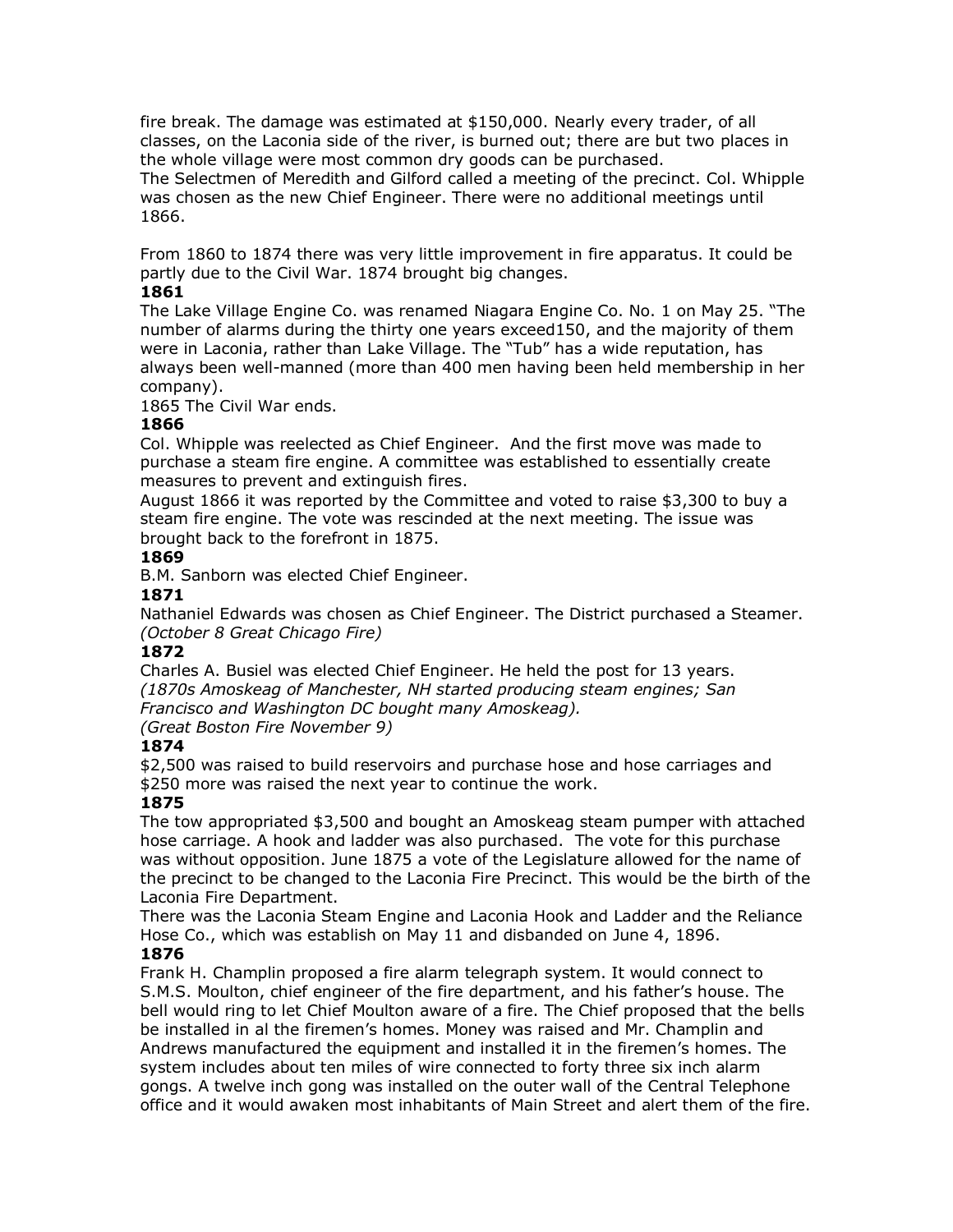Laconia Fire Precinct annual report – There was some sort of a fire alarm system in service at this time. The Chief Engineer recommends that the town consolidate the highway precincts into one department and then the stable and horses could be provided for joint use by the fire department. C.A. Busiel was the Chief Engineer

- Laconia Steam Engine No. 1 had 20 members Reliance Hose Co. No. 1 had 20 members
- Laconia hook & Ladder No. 1 had 25 members Torrent Engine Co. No. 2 had 36 members.

The apparatus were pulled to fires by firefighters most times. There were 6 public reservoirs available for firefighting.

There was a fire in the Belknap Mill on June 14, 1877 the loss was trifling.

## **1879**

The Lake Village Fire District annual report: C.E. Buxxell is the Chief Engineer, 4 assistant Engineers, three Foremen, five assistant Foremen, 112 active members on Niagara Engine Co. No.1 and Hose Carriage; Niagara Engine Co. No. 5; Alert Hook & ladder No. 1. The District owned five reservoirs – Main St, Elm St, Belvidere St. School St. and Mechanic St. The Department was called out 12 times this year. On February 12 Wood's Mill and W.H. Pepper's machine shop were a total loss.

## **1880**

July 1 the Catholic Church burned. December 16 the block owned by Farrar and Gilbert burned. January 12 Thomas's machine shop burned. March 20 Mr. O'Loughlin's house burned.

The Hotel Weirs was built from sections of the Diamond Island House. Pieces were hauled over the ice to the Weirs. The New Hotel Weirs was a grand hotel in the same fashion as Mount Washington and Mountain View. There were fire sprinklers installed; it was over 4 stories tall in places and was more than two hundred feet long covering the entire area from Tower Street to the New Hampshire Regiment (see 1924)

## **1881**

Laconia Car Co. burned to ground. The Weeks Block burned. The Opera House was built on the same spot after the fire. (Lakeport Square). There was a fire on Fairmount Street in a house owned by Mary Blaisdell. A colored family named Moodey live d in the ell. Moodey, his wife, and an infant escaped. Three children died in the fire.

## **1883**

The Laconia and Lake Village Water Works was created by an act of the legislature. **1886**

Lake Village Fire District Annual Report – J.D. Sanborn, Chief Engineer. There are 4 assistant Engineers, 4 foreman, 7 assistant, and 109 active members. Apparently there were no calls that year as none are listed. The Eureka Hook and Ladder Truck now takes the place of the Alert H & L. An additional reservoir is listed now at Depot Square. The hydrants which the town contracted for are in service and have been tested and all who witnessed the test agree they are adequate. There are now 31 hydrants in Lake Village on Main Street (which I believe is now Union Ave), Mechanic St., Clinton St., Depot St., Park St., Fore St., Moulton St., Franklin Sq., Elm St., Washington St., Belvidere St., and North St.

## **1890**

Aquedokte Hotel on Endicott Street opened this year. It still stands today as the Smokehouse.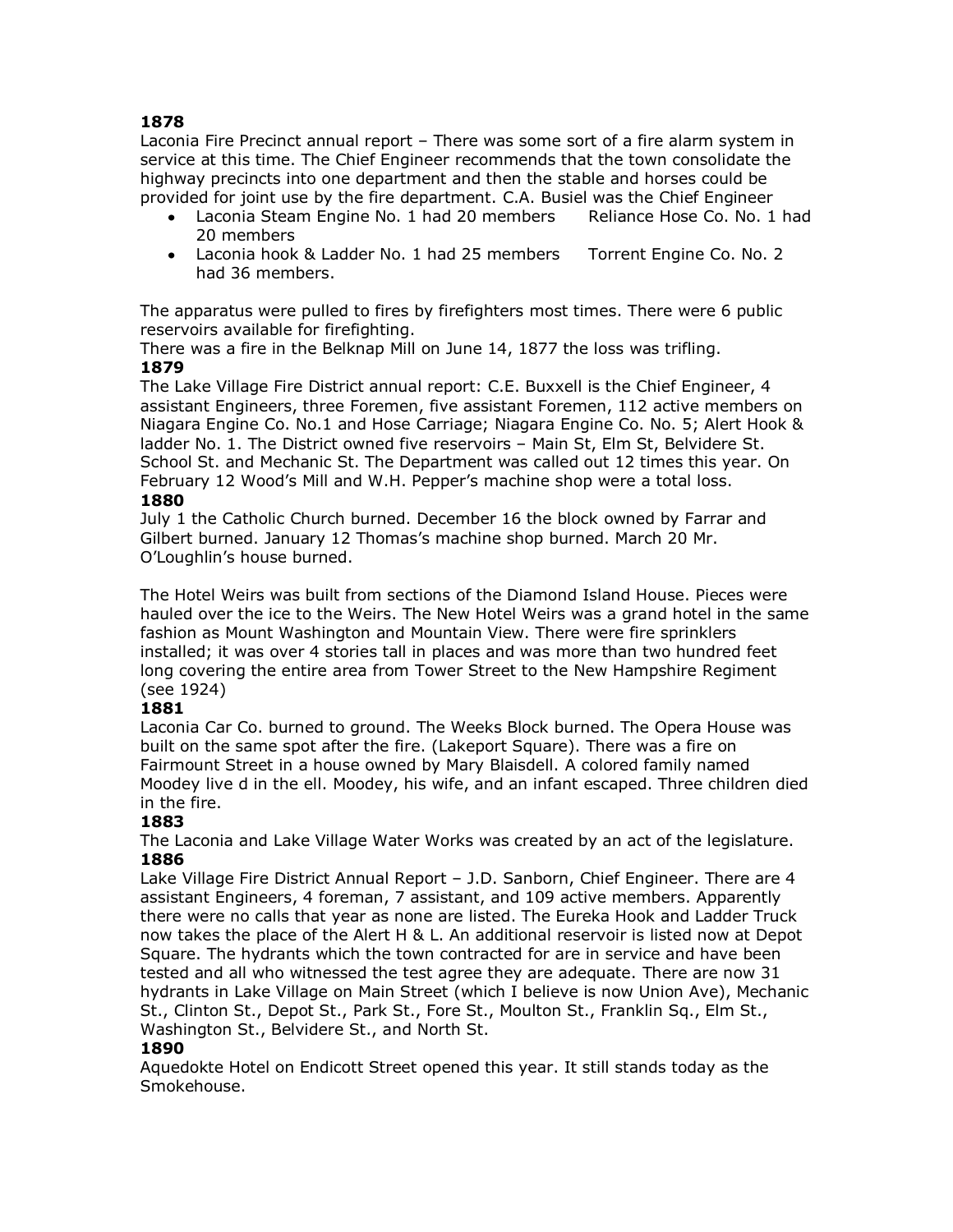Story's Hotel was built this year on Lakeside Avenue. It was a large 3 ½ story wood hotel.

#### **1892**

George A Sanders was the Chief Engineer and local merchant who resided at 188 Main Street.

There were 8 alarms that year. The Department bought a hose carriage and 1,000 feet of hose for the Weirs. The Chief stated "We need at least 2 more hose carriages; 1 near Cook's Mill and 1 near Casino Square. There are 48 hydrants in service and 8 public reservoirs were in service. Last year we leased a fire alarm system from N.E. Gamewell and it has proven satisfactory. We recommend we now purchase the system (it is still in service today)".

Department Property and Equipment

| Laconia Steam Fire Engine No. 1 | Hose M  |
|---------------------------------|---------|
| Reliance Hose carriage No.1     | Hook a  |
| Supply Wagon                    | Torrent |
| Steamer Hose Carriage           | Torrent |

Vagon Engine No. 1 nd ladder No. 1 t Engine No. 2 t Hose Carriage

Article 8 each engine and hose company shall have equal claim to hydrants; but it is enjoined upon the engine companies to draught their own water from a reservoir whenever a suitable one can be found within reasonable distance.

There was a huge crowd of firemen from all over the State for the annual celebration that was held in Lakeport Square. The fireman stood in rows and the Chiefs were on horses.

## **1893**

Laconia incorporated as a City. Chief Engineers were elected by the City Council. "There were 12 calls this year and losses added to \$25,655. We bought a new hose carriage for the south end but could not find a suitable building to house it so it is now at the central station". There was the Chief Engineer and 5 Assistant Engineers (probably 1 for each station) Laconia Steam Engine, Weirs Hose Co. No. 1, G.A. Sanders Hose Co. 2, Reliance Hose Co.

Chief Engineer Sanders in his annual report recommends "that the city make arrangements by which the department may have the use of the city horses, or others, to assist in hauling the following pieces of apparatus to fires: Hook & Ladder trucks Nos. 1 and 2, and Hose Carriages 3 and 4, in the winter if not all times, as these carriages are heavy ( weighing about 2,800 lbs..) when fully equipped, and the men are not in good form to perform their duties on arrival at the scene of action." He also reported that new Fire Alarm Signal Boxes should be added to the present system.

## **1894**

J.A. Green Hose Co. No. 1 was located on Lakeside avenue next to Centenary Ave bridge (next to the Weir' General Store. The building now houses a tattoo parlor). JS Green owned Weirs hotel.

*(1900s Motorized fire engines are introduced in the US).*

*Laconia, N. H., June 24. ---The Central block on Main Street, occupied by a number of firms, was gutted by fire tonight, causing a loss fully \$56,000. The insurance on building and contents is about \$33,000. The fire caught in a drug store, probably from spontaneous combustion.*

*Portsmouth Herald, Portsmouth, NH 25 Jun 1900*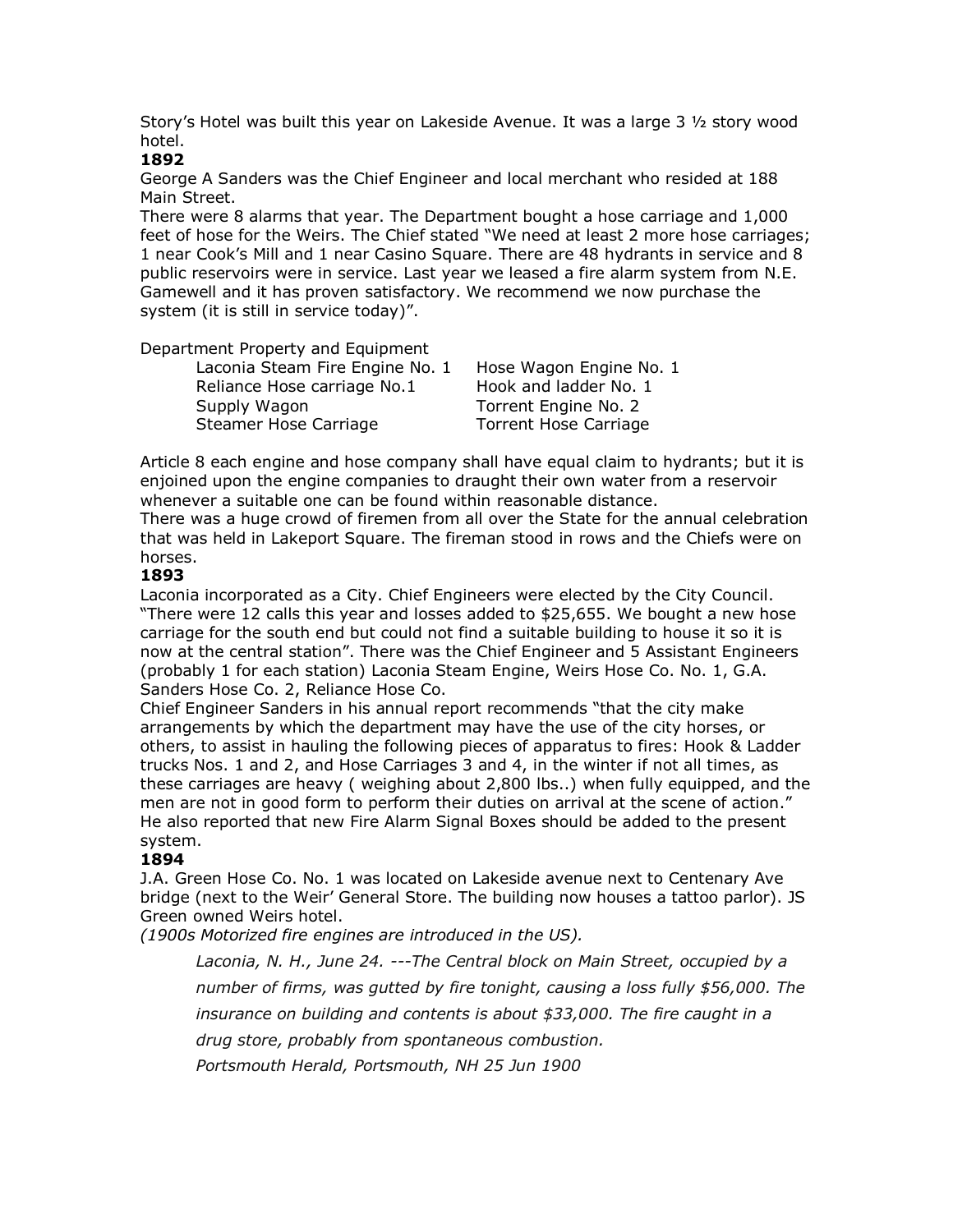Huge fire at Laconia Car Co. losses' of \$90,000. Several neighboring buildings were badly damaged. Water pressure was very poor. The fire created considerable controversy.

The Chief Engineer recommends that a horse be provided for the department. Several times in the past year there was long delay while we waited for the city horse to arrive.

## **1896**

Big fire at Laconia Car Co. \$15,000 loss. Fire department had 133 members.

## **1897**

George Sanders was the Chief Engineer. Mayor Samual Smith recommended an area in the City were no wooden buildings are allowed.

## **1898**

Moses T. Whittier appointed Chief Engineer. Due to the poor economy the Chief Engineer reported that he had to seek employment elsewhere a portion of the time. During his absence the assistant Engineers filled in.

## **1900**

Albert Wilcox is the Chief Engineer. There are 111 members in the Department. Laconia Steamer No. 1, Hook and ladder Nos. 1 and 2, Weirs Hose Co. 1, G.A.

Sanders Hose No. 2, Reliance No. 3, Js Crane No. 4, Niagara No. 5, and Highland No. 6 February was a bad month. There was a bad fire at the Car Co. on the  $17^{th}$ ; a bad fire at the Masonic temple on the  $24^{th}$ , and a bad fire at the Lake Co. mill on the  $25^{th}$ .

## **1901**

Charles Busiel, Governor, mayor, manufacture, fire chief and community leader died in his sleep.

February 7 there is a bad fire at the Harvard Street School. June 24 there is a big fire involving Mallard's Drug, Mitchell's Block, Dinsmore's Block, McCarthy's building, and Burleigh's building.

## **1902**

The Chief Engineer recommends a fire station be built on Water Street. It was built a few years after.

December 6, 1902 the Masonic Temple, the finest and most imposing public building in Laconia, was totally destroyed by fire. Many neighboring buildings were badly damaged. The Temple was similar in size to today's building. The windows on the side of DK Marsh's stable had steel fire shutters mounted on the outside wall. The Mason's occupied the two top floors and the first floor was the post office, Laconia hardware, and a dry good store, there were offices on the second floor including the City councils chambers, city engineer, clerk and marshal. The building appeared to explode possibly from a gas leak. Clerk Shastany and Mitchell of the Post Office attempted to enter the building to save the mail. There was 8 inches of snow, sever cold, and strong winds which hampered the firemen from their duties. The snow on the roofs probably saved Laconia form a worse conflagration. At about 12:30 the powder magazine in the basement exploded sending shock waves throughout the area. The spectators were prostrated by the shock wave. It was almost a miracle that no one was killed or seriously injured. Laconia Democrat- July 18, 1902

The steam fire engine has been hauled down to the Willard Hotel stable and will be kept there until the new fire station is ready for use. It was considerable of a problem to find quarters for the steamer as it is too big to go into an ordinary barn door and too heavy to risk on an ordinary barn floor. At the Willard stable, however, the steamer stands on a concrete floor and as a large proportion of the members of the fire company reside on that side of the river, the location is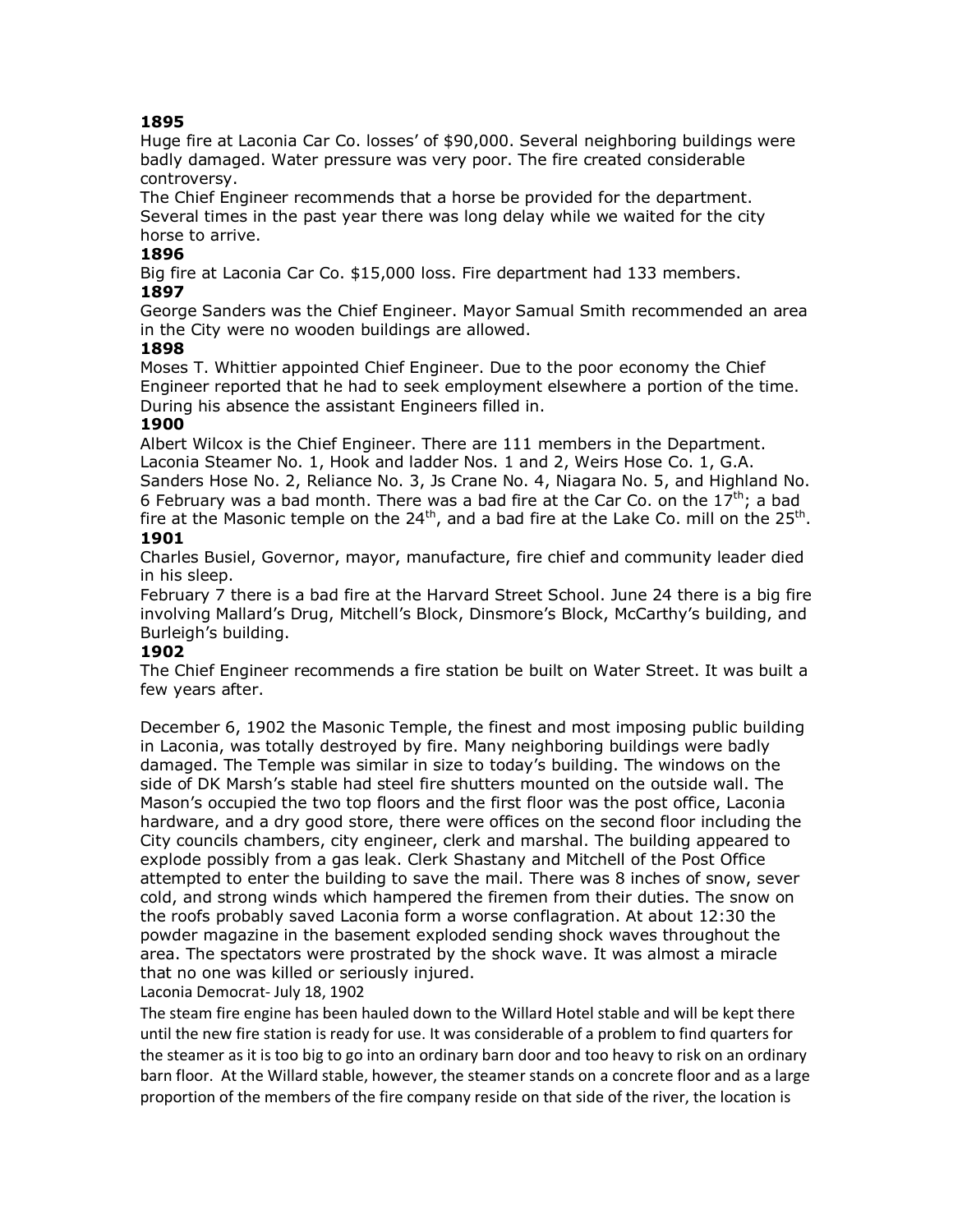an excellent one under the circumstances. The hand hose wagon is also quartered in the Willard stable, while the horse hose team is stored under a street department shed on Water street, and the hook and ladder truck will be kept in what Councilman Jones styles "God's engine house" (out-of-doors) while the new fire station is being erected.

#### **1903**

The Great Lakeport fire occurred on May 26, 1903. The alarm was received around 2 PM from Box 84 – Franklin Street near Wood's Mill. The fire started in H.H. Wood's Mill and quickly spread to Boulia Gorrell Lumber yard and Laconia Electric Lighting Co. There was a strong wind out of the southwest, which is a warm wind. There had been no rains for many weeks. In today's fire service this would have been a high Class 5 fire danger and the National Weather Service would have issued red Flag warnings. The fire spread rapidly up hill and towards the north and east. Help was sent from Concord, Franklin, and Dover by train. Tilton and Meredith sent help as well. It is unsure if horse were used or if the fire trucks were pulled by the firemen. Most Laconia fire apparatus were still hand pulled at that time. The fire consumed almost every building in an area of 150 acres. It was under control by 6 PM and had stopped burning past School Street. It very possibly ran out of buildings to burn and the land at that point flattened out. In the end 108 homes, 2 churches, 2 factories, 2 blacksmith shops, a vacant mill, 1 fire station, and the electric light plant were destroyed. No lives were lost. There was \$268,730 in damaged buildings and \$192,755 in destroyed contents for a total loss of \$461,485.

Albert Griffin is the Chief Engineer, and there are 3 Assistant Chief Engineers. Laconia Steam Engine No. 1 had 12 members, Hook & Ladder No 1 had 14 members, Eureka Hook & Ladder No. 2 had 15 members, J.A. Greene Hose Co. No.1 had 12 members, G. A. Sanders Hose Co. No. 2 had 12 members, Reliance Hose Co. No. 3 had 10 members, J.S. Crane Hose Co. No. 4 had 12 members, Niagara Hose Company No. 5 had 9 members, and Highland Hose Co. No. 6 had 10 members.

There were 110 hydrants in service in the populated areas; 17 of those hydrants were private in the factory yards, and there were 13 reservoirs in service, several along elm Street. The reservoirs were underground cisterns for drafting water.

(It is speculation on my part but if the Laconia Electric Lighting Plant was one of the first buildings to burn then I wonder if the Water Works Pumps were still in service. Even if they were the hoses in use at the time were 2  $\frac{1}{2}$  and the friction loss would have limited the hose to about four hundred feet from the hydrant. So once the fire started up the hill the fire department needed to use the Steamers to increase pressure and push the water further along).

## *MANY BUILDINGS BURN*

*Extensive Fire Raging at Lakeport, New Hampshire.*

*Laconia, N. H., May 27.---An extensive fire is raging at Lakeport. Twenty-five dwelling houses and a factory had been destroyed or were on fire at last accounts.*

*Aberdeen Daily News, Aberdeen, SD 27 May 1903*

*FIRE LEFT HUNDREDS HOMELESS*

*Laconia, N. H., May 27.----According to latest reports nearly 100 buildings were burned, 650 persons are homless{sic} and a loss of between \$350,000 and \$400,000 has been caused by the fire in the Lakeport section, the area*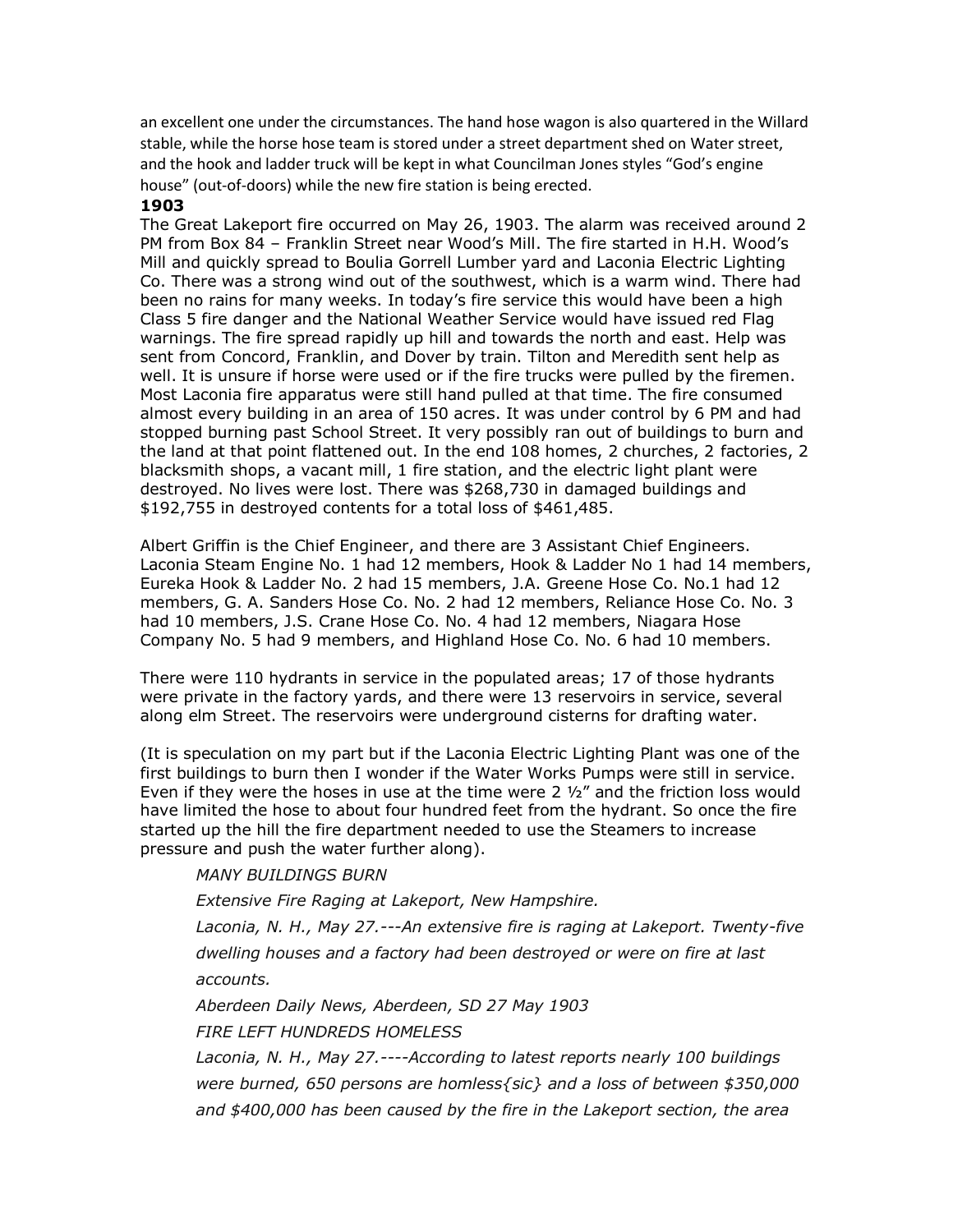*burned over being about 150 acres. The fire started in the H. H. Wood hosiery mill. The flames spread quickly, and in a very short time, under the influence of a brisk southeast wind, the entire structure was burning. The city fire department was helpless to stay the progress of the flames and the destruction went on until the fire actually burned itself out for want of material.* 

*The Evening News, San Jose, CA 27 May 1903*

The new Water Street station is completed. It has five bay doors. There is a hay loft and storage room for oats on the 2cd floor and stables for five horses on the back of the building. There is a sleeping room for the night men.

#### **1904**

There was a huge fire in Bank Square. The fire Chief recommends the city buy 2,000 feet of hose as most of our hose was burned last year. He also recommends a new steamer fro Lakeport; a new Hook and Ladder and chemical wagon for Central; and a new building for Hose Co. No. 5 on Hawthorne Street. He also recommends that the pay fro member of Hose Co. 5 go from \$10 to \$15 per year. He also recommends that the city keep the Street department horse closer to the Lakeport Station to save time when needed. Lots of equipment was destroyed by the Great fire. *(Great Baltimore Fire February 7)*

#### **1905**

The Lakeport High School on Mechanic Street was destroyed by fire. It was a large 2 ½ story building.

## **1906**

Arthur Spring appointed Fire chief *(San Francisco earthquake and fire April 18)* **1907**

We recognize the importance of a good fire department and would suggest that the recommendation of Chief Engineer Arthur W. Spring, that a less number of firemen could be better paid and perhaps give a g-greater degree of efficiency, is worthy of your investigation. The sum of \$11,217.38 has been expended for our fire department the past year. Of this sum \$1,723 was used for repairs on the steam fire engine; \$2,578.61 for the new hook and ladder truck; and \$548.08 for a new hose wagon. The purchase of a new steam fire engine; the erection of a building to house the old machine at Lakeport; 1,200 feet of new hose; and an additional horse are among the recommendations of the Chief Engineer.

The quick response of the department to alarms has kept the small fires from developing into something more serious and consequently there have been no large fires.

Two permanent firemen are kept at the central station and one at Lakeport at a cost of \$10.00 per week*. (Possibly the first full-time firemen)*

Owing to the present high prices of hay and grain and supplies I would respectfully request that the appropriation for the department for the ensuing year be \$6,500.00, firemen's wages included.

A Resolution relating to membership in the fire department and to the pay of members: Whereas, the members of the various organizations of the fire department have tendered their resignations as such members to take effect on the first day of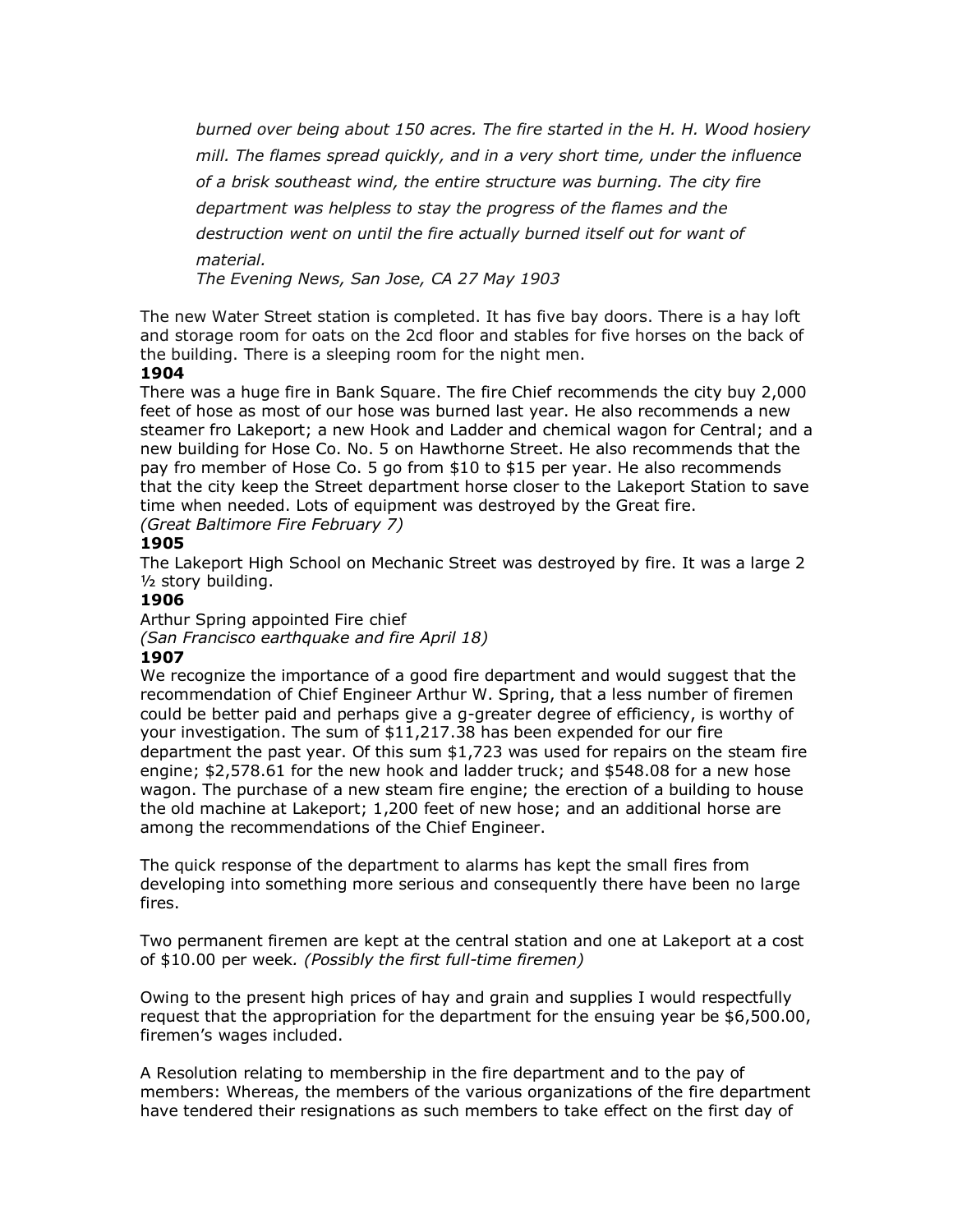October, 1907; and whereas said resignation has been accepted by the city council; and whereas by an ordinance approved June 12, 1893, it is provided that the steam engine company shall consist of not more than fifteen members, each hose company of not more than fifteen members, and each hook and ladder company of not more than twenty members; and whereas by a report of a committee to whom was referred the matter of reorganizing the fire department made at a meeting of the city council held March 31, 1897, the membership in:

- Steamer Company. No. 1 was limited to twelve men at thirty dollars each;
- Hook and Ladder Company, No. 1, fifteen men at thirty dollars each;
- Eureka Hook and Ladder Company. No. 2, fifteen men at thirty dollars each;
- Weirs Hose Company. No. 1, ten men at ten dollars each;
- Sanders Hose Company, No. 2, ten men at ten dollars each;
- Reliance Hose Company, No. 3, twelve men at thirty dollars each;
- Crane Hose company, No. 4, twelve men at thirty dollars each;
- Niagara Hose Company. No. 5, ten men at ten dollars each and Highland Hose Company, No. 6, ten men at ten dollars each.

And whereas the present organization of the fire department consists of one Steamer Company, five hose companies and two hook and ladder companies, all of the members of which companies have resigned and their resignations been accepted as aforesaid.

Now therefore resolved by the city council of the city of Laconia, as follows:

That the membership of the companies in the fire department for the city of Laconia shall be constituted and paid as follows:

- Steamer Company No. 1, to consist of ten men at fifty dollars each;
- Hose company, No. 2, to consist of eight men at fifty dollars each;
- Hook and Ladder Company. No. 1, to consist of ten men at fifty dollars each;
- J. A. Greene Company, No. 1, to consist of ten men at twenty dollars each;
- Hook and Ladder Company. No. 2, to consist of twelve men at fifty dollars each;
- Hose company. No. 4, to consist of ten men at fifty dollars each;

Said number of men in said companies to be the entire number of each of said companies until this resolution shall be repealed, altered or amended by the city council. Nothing in this resolution shall be construed as repealing or in any way limiting the provisions of an ordinance approved June 12, 1893, entitled, "An ordinance in relation to the fire department."

This resolution shall take effect upon its passage. Passed and approved September 30, 1907.

Lakeport Central Fire Station was built on Elm Street next to Hose Company No. 4 (JS Crane) The new station housed a hook and ladder and hose wagon. The City sold the School Street fire station which housed Hose No. 6, and the gold Street Station, which housed Hook and Ladder No. 2.

## **1910**

Weekly wages for drivers was increased to \$12.00 per week and they had one night off each week. (Were these the first permanent drivers, or were they volunteers assigned to cover the station at night?)

The Fire Chief recommends that the proper owners be told to remove the overhead wires and place them underground as the condition of the wires is bad and they are a threat to fireman on ladders.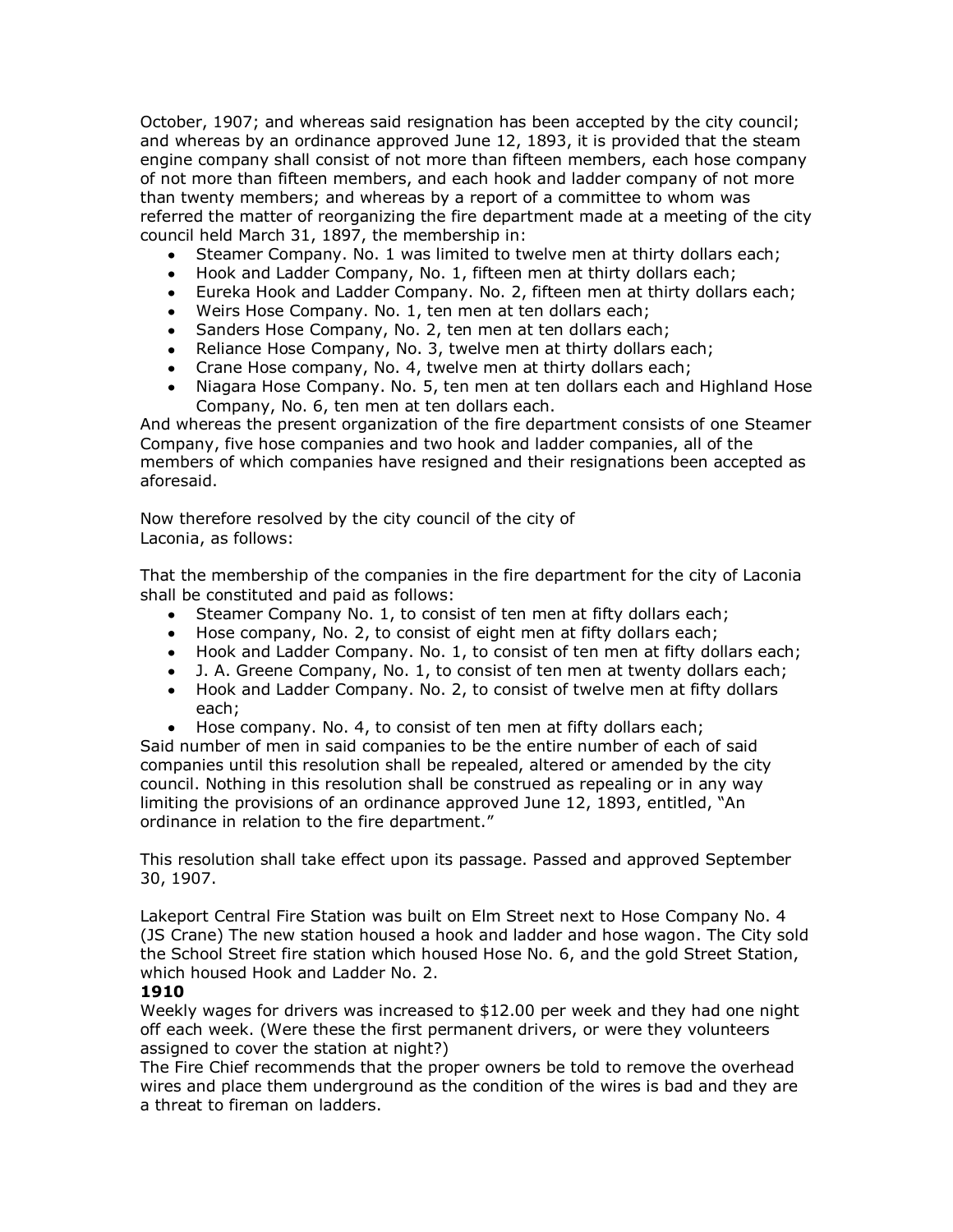Chief Spring recommends the city hire a building inspector, as there are numerous problems with installation of chimneys and wood shingle roofs. He also reports the Street Department needs to do a better job cleaning streets as the "grade" is filling the reservoirs and they will not be of use in a dry spell.

## **1912**

A photo shows the Laconia Steam Fire Engine being pulled by horses in a parade at Veterans Square. At that time the steamer was reported to be 53 years old and could still throw a heavy stream of water across the Winnipesaukee River.

Jan. 16 went to Plymouth to help at the Draper factory fire.

Dec. 5 the first recorded grass fire in December.

Dec. 17 the Mt. Belknap House in Lakeport was badly damaged by fire.

I recommend replacing the engine at central station, it was purchased in 1872; it has proved its efficiency many times over. If it breaks down it will leave us helpless at a critical time.

## **1914**

Cleophas Fecteau becomes the Chief Engineer. The Department responds to N. Woodstock to help at a fire on August 14.

## **1916**

Arthur Spring is back as Chief. He recommends the motorizing of the fleet owing to the high cost of the horses (there are eight in the department). On Jan. 28, July 28, and Dec. 29 there were fires involving the Baldi Block and others; damages were in excess of \$7,000.

## **1917**

The city bought an American LaFrance Combination Fire Truck for \$8,100 dollars. The payments were split between two fiscal years, and the balance of \$100 was paid from miscellaneous funds. (This may be the first motorized fire truck for the City). Chief Spring suggest we start replacing call men with regular firemen, which gives more efficient service and quicker response to fires.

April 6 Tetley's Box Shop on Court Street is destroyed by fire. Conditions were very unfavorable and getting the fire under control was difficult.

Boulia Gorrell plant in Lakeport burned to the ground on August 30 and was later rebuilt. The losses were \$68,000. WG & IH Chase Lumber burned this year as well with losses of \$30,000

## **1920**

Arthur Spring was the Fire Chief. There were 126 still alarms and 29 box alarms. The fire loss for the year was  $$14,696$  in property that was valued at  $$768,000$  – a good save ratio. One June 21 the Department responded to Center Harbor to help fight the fire at the Colonial Hotel. A lady from Vermont tried to mail letter in a fire alarm box. This called out the department and we kindly took care of putting her mail in the proper box.

In service were Engine Co. 1, Hose Co. 2, J.A. Green Hose Co. 3, Hook & Ladder 1 and Hook & Ladder 2.

In his report the Chief recommends that Hook & Ladder 2 (Lakeport) get a motor driven truck as the horse from the livery stable is too small to pull the wagon. Mayor Mitchell thinks it is time to change over to all motorized fire trucks as horse are very expensive to keep and feed. (It *is reported that horses are five times as expensive to operate as gasoline powered motors).*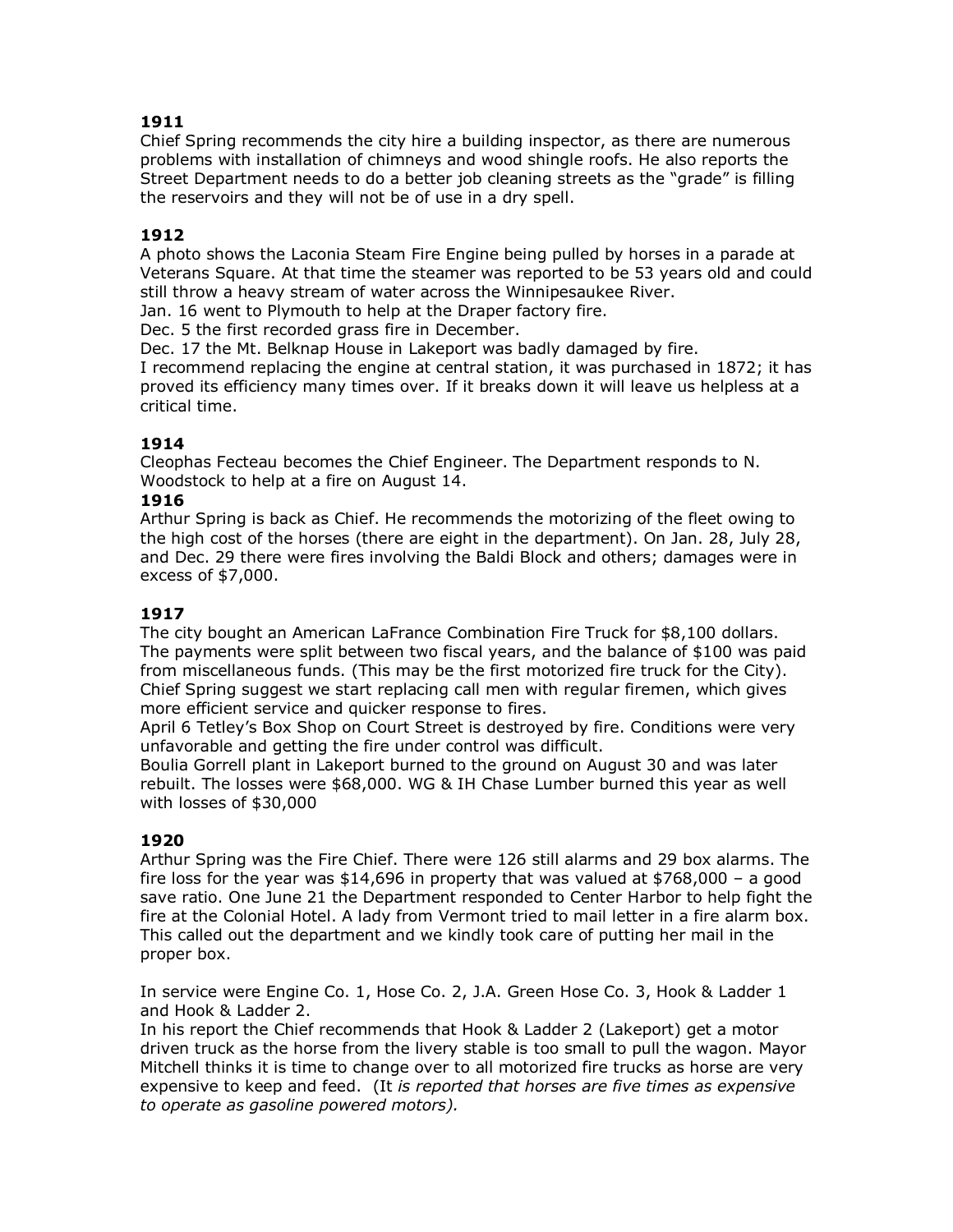The Fire Chief recommends putting ladder truck on a motorized chassis, otherwise buy two new pair of horse. Then the truck could respond anywhere in the city. **1922**

The City bought a motor driven chemical and hose wagon for Lakeport. One pair of horses was purchased and 1 man was appointed permanent at Central. We need to hire 1 man for Lakeport to run the new machine. There were more than 109 chimney fires this year.

## **1923**

There were 113 chimney fires. There are five permanent drivers listed in the report. Nestledown on Endicott St East by what is now St. Helena's Church was destroyed by fire on April 25. It was rebuilt and became known as the Plantation.

## **1924**

The New Hotel Weirs burned to the ground along with 12 other buildings, including the Methodist Church and Music Hall. The fire started in the Music hall and over powered the sprinklers in the hotel. The fire changed the face of the Weirs forever.

## **1925**

A pair of fire alarm wires was run to the Weirs at relatively no cost to the City and two fire alarm boxes were installed. The department has 2 American LaFrance pumpers, one Ford combination chemical hose wagon, two combination chemical hose wagons (horse drawn), one small ladder truck, six horses, one Amoskeag steamer in good condition that can pump 400 GPM, and five permanent drivers

## **1926**

The City bought a City Service Ladder truck for \$9,500 – no aerial device.

# **1927**

This year the LFD was completely motorized. The Seagraves ladder at Lakeport was motorized. A Packard chassis was put under Central's hose and chemical wagon. There were 48 box alarms, 192 chimney, and 3 fires in Gilford.

## **1928**

There are now six drivers

## **1929**

Lakeport Ice Co. burned on June 12, 1929 in a huge fire that also destroyed Rudzinski's stables.

## **1936**

Independent Ice Co. of Lakeport, a 300 foot long by 140 foot wide by 44 foot high building burned in a spectacular fire in sub-zero temperatures and 45 mile winds. **1937**

January 11 the new Weirs Fire Station was opened. Fireman Henry Allard and his family have moved into the five room apartment on the second floor. The new station features include a hose rack and two cell lock-up in the cellar. Mr. Allard is also a police officer so the lock-up will be convenient for him. The two door station has an automatic pulley which when applied from the driver's seat of the fire truck, will raise the doors. The masonry work was done by Merle Sargent of Lakeport (later to be Fire Chief??). Fire Chief Arthur Spring said the total cost of the project would be \$7,500.

## **1938**

The Unitarian Church burned. The Great New England Hurricane caused wide spread damage.

## **1939**

The Mount Washington Steam Ship, the Weirs Café, and the train station were destroyed by fire on December 22.

## **1940**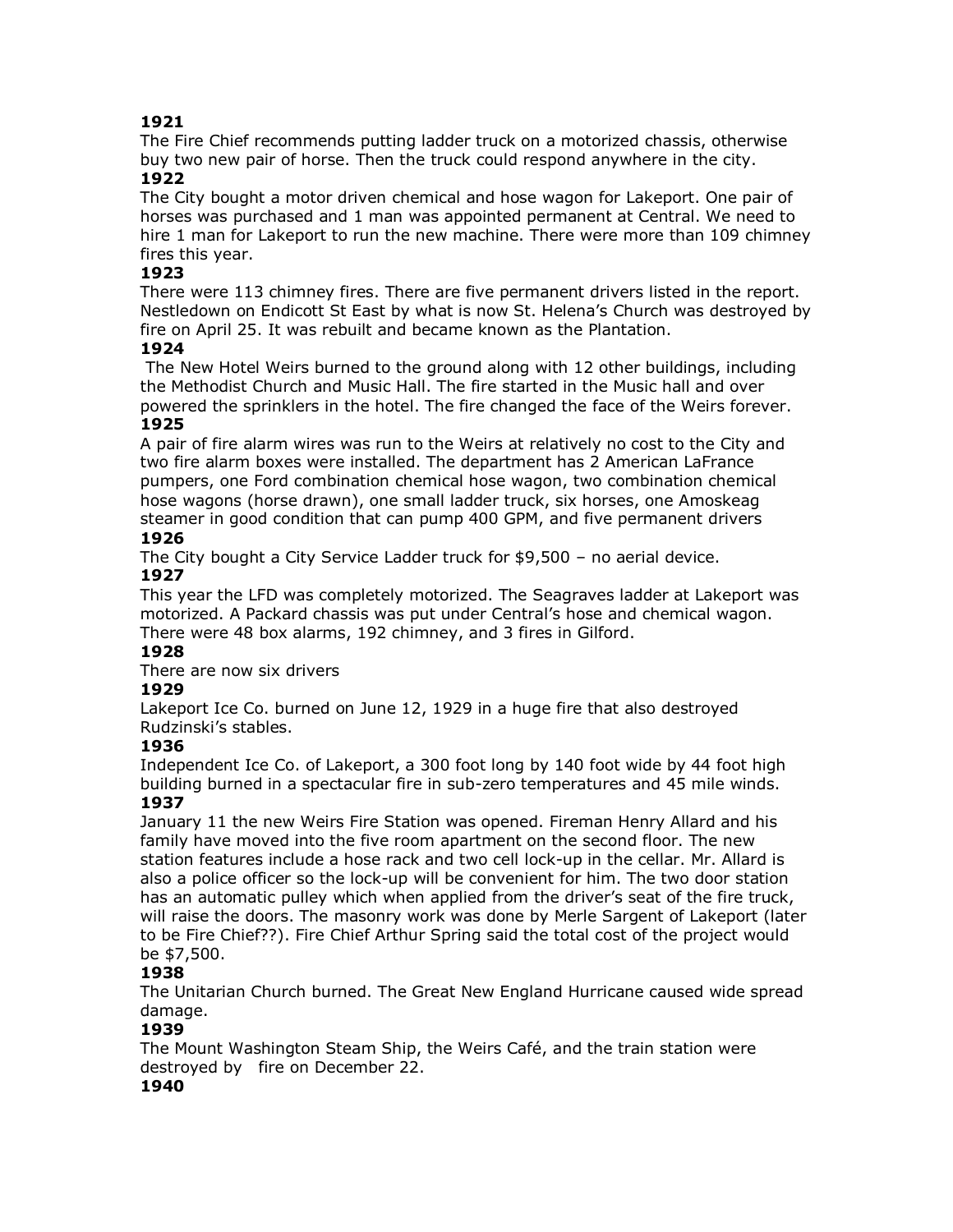Arthur Spring still Chief. There were 258 still alarms and 31 box alarms this year. Losses were \$41,763 dollars. The new ladder truck for Lakeport and the new pumper fro the Weirs were delivered this year. The Chief recommends that the 1917 Pierce pumper at Central be replaced very soon as we can no longer get replacement parts.

There were now 6 permanent drivers in the department. Engine 1 and Ladder 1 were at Central with 20 members, Engine 2 and ladder 2 were in Lakeport with 20 members, and Hose 4 was in the Weirs with 10 members.

## **1941**

*(December 7, Pearl Harbor attacked)*

# **1942**

*(Boston Coconut grove fire November 28- 493 dead)*

## **1944**

Chief Spring was paid \$2,475 in full for services. (I believe he was full-time at this point).

## **1946**

July 31 the grandstand at Opechee Park burned in a spectacular blaze.

1947 A two platoon system was created. Firemen work 10 hour days and 14 hour nights and get one day off for every four. There are now 13 permanent firemen; six at Central, four at Lakeport, and one at the Weirs; there are 50 call men. Engine 5 a 750 gallon Maxim pumper replaced the 1917 American Lafrance. A second Maxim was ordered to replace the 1922 American Lafrance.

## **1950**

Merle Sargent was the Fire Chief. There were 356 alarms and 30 box alarms. There were 149 fires in homes, 103 grass fires, 43 automobiles burned, as well as 20 other buildings. There was 1 death and losses were set at \$81,190, which half was from the Riverside Area fire.

On July 28 the new aerial was used for the first time on Court Street at the Riverside Arena fire.

Two firemen were added to Central Station. The Chief reports that the city needs a tank truck, and 2 more men are needed at Lakeport and Central. He also states that plans should be made to replace both Lakeport and central Stations. Lakeport was done within 5 years. Central would not get done for 25 years. The annual budget was \$59,969 and \$44,454 of that was for salaries.

## **1954**

The Plantation, formerly Nestledown, on Rte. 11A was destroyed by fire. International Association of firefighters Local 1153 was established on February 2 this year; one of the first unions in the State.

## **1955**

Lakeport Fire Station was opened. The fire department has eight pieces of modern fire fighting apparatus equipped with two-way radios.

## **1958**

*(Chicago Our lady of Angels School fire, December 1 – 94 died)*

## **1960**

Bugbee Block on Fore Street was destroyed in a spectacular fire on April 16. **1961**

Chertok's Furniture on Court Street as well as the City Hotel (also known as Wonalancet House) was destroyed by fire on April4. It was at this fire that Louis "Bud" Wool became famous for many the ladder pipe for hours while being subjected to thick black smoke and heat.

## **1965**

Laconia Country Club burned on November 9.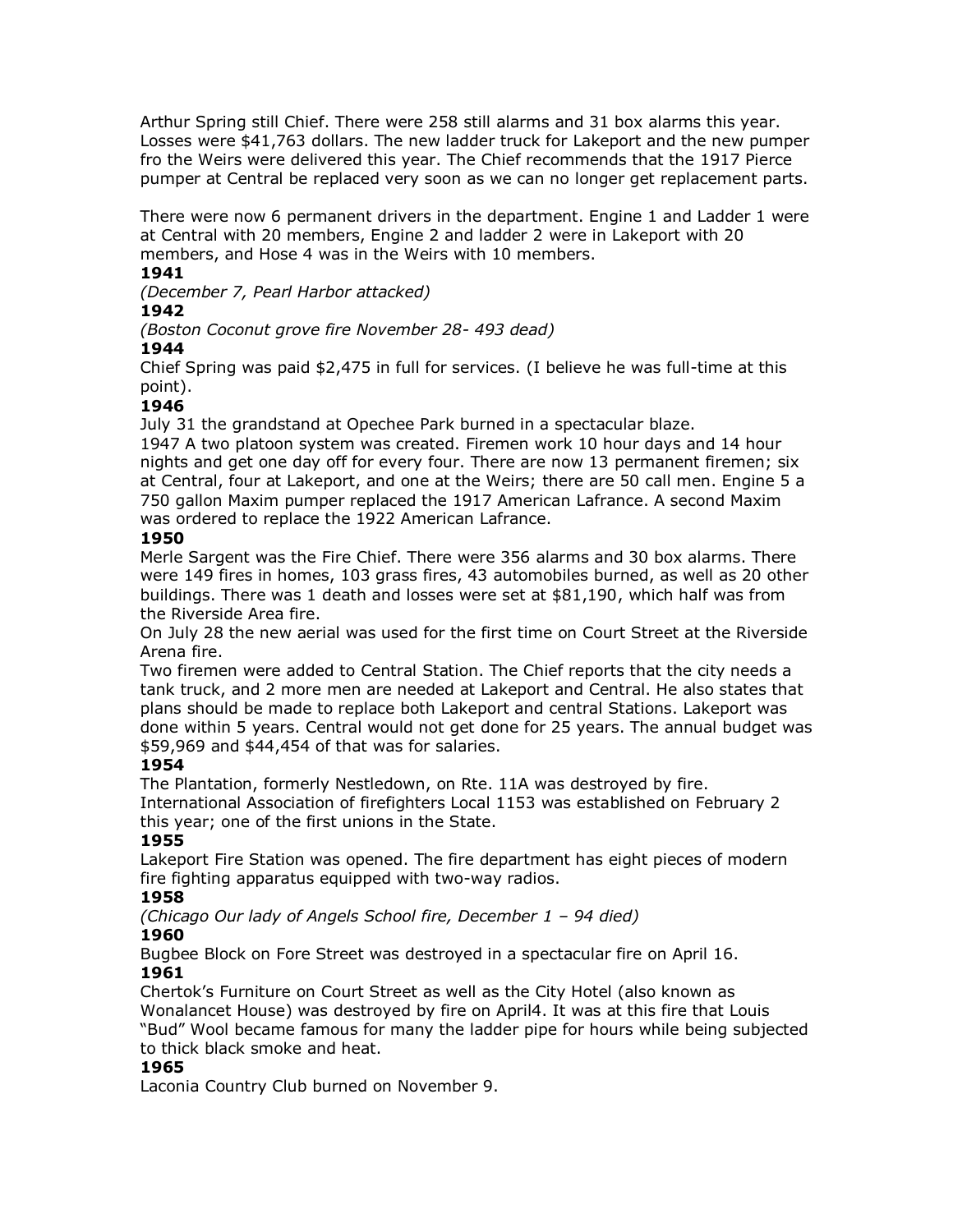1968 there was a Chief, 3 deputy, 5 captains, 20 firemen and 42 call men on the department. This year they responded to 297 emergencies. There was \$47,332 in damage. The budget was \$226,347. There were 15,500 residents in the City. **1968**

## Sweaterville was destroyed by a spectacular fire in Lakeport on Christmas day. It was extremely cold with temperatures below zero.

## **1970**

Bud T. Wool was the Fire Chief, 3 Deputy Chiefs, 3 Captains, 6 Lieutenants, an Inspector and 25 Firefighters plus 45 Call Firefighters. Three stations were in service and the Department operated on a 3 platoon system. Chief Wool who was an innovator and change agent started experimenting with 4" hose and large hose reels that year. There were 295 calls and there was \$104,000 in property damaged by fire.

## **1971**

Lakes Region Mutual Fire Aid was started. The first office was at Laconia Court House. This agency coordinated mutual aid throughout the region. In 2010 it services 36 communities in an area bigger than the state of Rhode Island with a population of 118,000.

## **1974**

Central Fire Station on Main Street opened.

## **1976**

Chief Salvador Madama resigned after an investigation into a fire last week. He had been Chief for four months coming from Patterson, NJ. Bud Wool was rehired as Fire Chief.

The Lake Village hand-pumper, which was purchased in 1849 for \$800.00 was listed for sale in the Portsmouth, N.H. for \$16,000. It was called the "Niagara No. 1" and used exclusively in Lakeport until its retirement. The sale included original equipment including hose cart, helmets, leather buckets, brass eagle, bronze bells, nozzle and paint. Chief Wool said the city was offered the engine if it would display it in a suitable building as a relic. The council declined the offer.

## **1980**

January 21 an elderly woman died from smoke inhalation.

There were lay-offs at Laconia Fire department; four firefighters were laid off and the Lakeport Fire Station was closed on June 29, 1981. The Weirs Fire Station was temporarily closed.

Carlton Bordeau and Phil Bragg receive the Merle Sargent Life Saving Award. **1983**

Weirs Fire Station and Community center opened.

## **1989**

Brickyard Mountain Resort, formerly known as Shangri-la, and formally know as Hotel Winnicette, burned in a spectacular fire on March 16. It was a large 3 story wood hotel.

Rick Judkins became Fire Chief replacing Bud Wool

A smoky blaze at 1 AM left 45 people homeless. One resident had to be rescued by ladder. Twelve fire companies assisted Laconia at the scene. Firefighter David Monasky rescued a woman over the aerial ladder.

## **1990**

Firefighter Scott Hopkins receives NH heroes Award fro water rescue in March. Firefighters Tim Woods, Leon Manville, and Bob Landry receive award for rescue attempts in November.

November 1 a Halloween horror story. A mother throws her 14 month old infant out a window of her burning home and she jumps out the window to the ground. Two young boys died in the two alarm fire.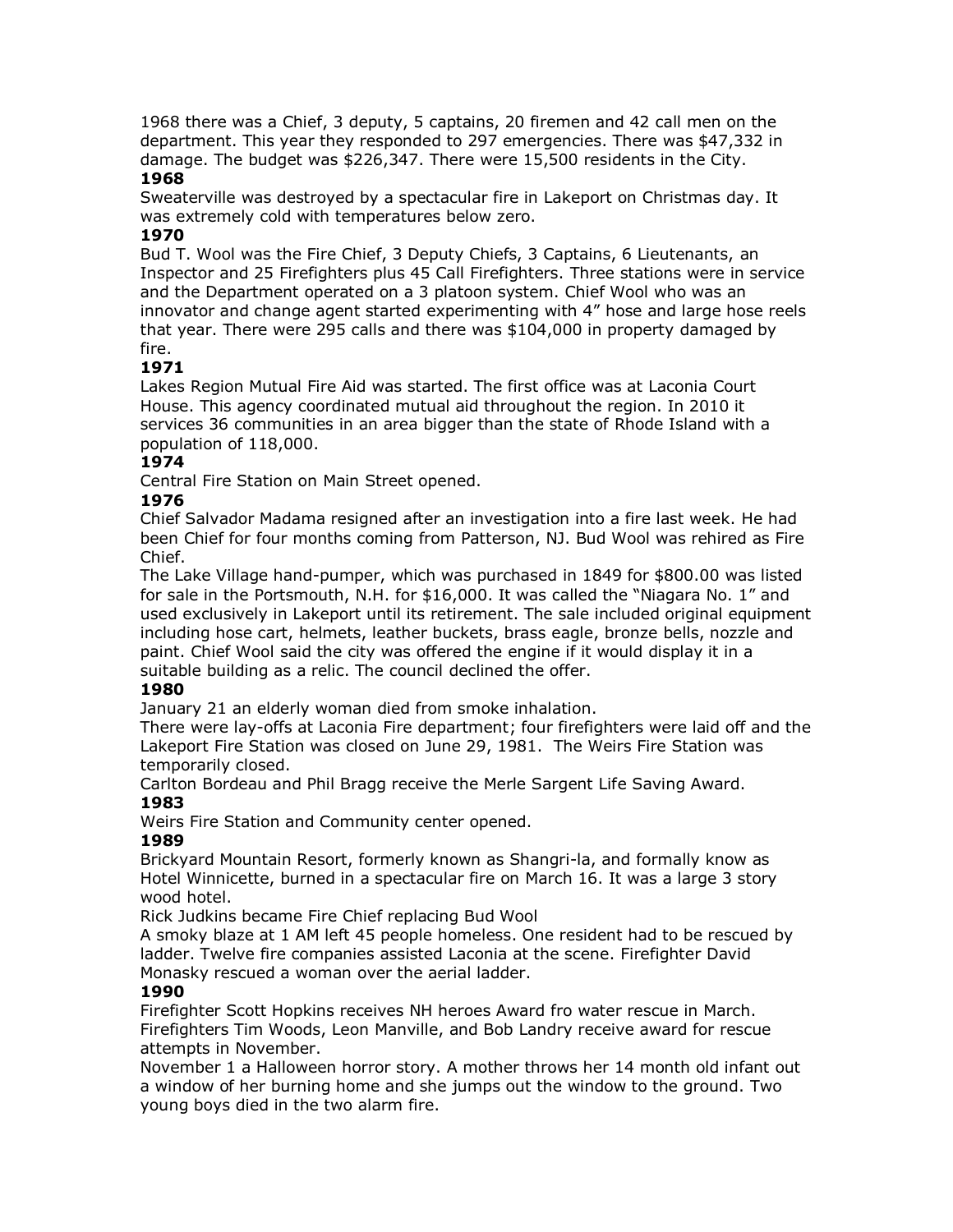October 12 – Fire destroys boat houses at Thurston's marina

October 6 - Goodwin paper destroyed in 5-alarm fire

In the 90's LRGH and LFD entered into a contract to provide Advanced Life Support and EMS from the fire department. This prevented privatization and lay-offs. It has become a great success for residents, the department and LRGH.

## **1991**

September 19 Summerfield's destroyed in 3-alarm blaze

Weirs Hotel on Lakeside Avenue burned on September 27. See 1890

March 10 Hi Fi Furniture on Court Street destroyed in spectacular 4-alar fire.

## **1992**

Funds restored to re-open Weirs Fire Station.

June 26 Boulia-Gorrell Lumber heavily damaged in 3-alarm fire.

## **1994**

George Landry became Fire Chief replacing Rick Judkins. Move to privatize ambulance service to save money. The Firefighters Union and LRGH submit a proposal to provide ambulance service and add paramedic firefighters. Possibly the first type of agreement of its kind in New England. Firefighters were instrumental in developing the proposal.

## **1995**

The 16<sup>th</sup> New Hampshire Regiment HQ's on Lakeside Avenue burned on in January. 1996

Jan 21, 3 alarm fire damages Overlook Condominiums

## **1999**

Shady Lawn summer house destroyed by fire. Laconia health Club destroyed by fire on October 19

## **2000**

The department responded to 2,631 emergencies this year. Broken Antler destroyed in June fire. Fire Department reaches full paramedic coverage

## **2001**

*September 11, 2001 America was attacked by terrorists.* 

December 3, 2001 Kenneth L. Erickson was appointed Fire Chief

## **2003**

3 - alarm fire heavily damages Union Avenue apartment house; 2 – alarm fire in Southdown at the same time.

## **2004**

March 11, 2004 Firefighter Mark E. Miller drowned while conducting a dive operation. His body was found the next day after a huge recovery effort. That August a rescue boat was dedicated to his memory. The boat was purchased from community donations totaling move than \$80,000.

Jan. 23 3-alarm fire damages Four Seasons condos in Weirs.

The department responded to more than 3,000 emergency calls fro the first time. **2005**

Mike Shastany receives award from State for rescue attempt in Lake Opechee. Fire destroys Weirs landmark – Crossroads restaurant.

## **2006**

February the department hired four new firefighters increasing the shift staffing for the fist time since 1989.

4-alarm fire damages home on Spring St.

Jay Ellingson receives the merle Sargent Award for saving two people from the Winnipesaukee River and Avery Dam

September Dive Team now fully trained and in-service

## **2008**